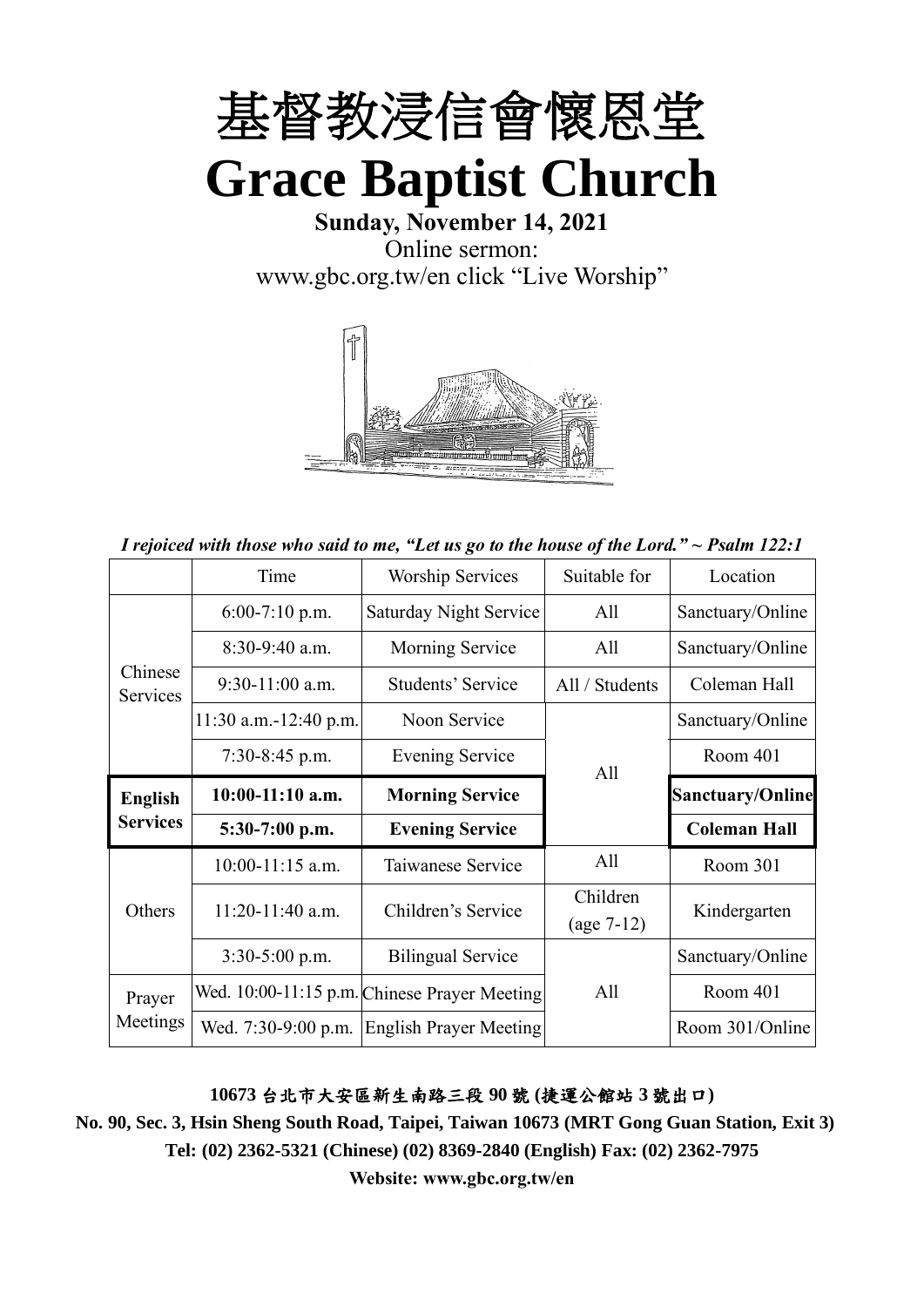#### **Welcome to Grace Baptist Church English Congregation. Thank you for choosing to worship with us and celebrate the glory of our Lord.**

|                          | Morning Worship Service – 10:00 a.m.<br>Sunday, November 14, 2021 |                      |
|--------------------------|-------------------------------------------------------------------|----------------------|
| Prelude                  |                                                                   | Joy Kong             |
| Greeting/Prayer          |                                                                   | Armand Lim           |
| Worship through Music    | "By Faith"                                                        |                      |
|                          | "His Mercy Is More"                                               |                      |
| Pastoral Prayer          |                                                                   | Pastor Nick Brideson |
| Worship through Music    | "The Goodness of Jesus"                                           | Armand Lim           |
|                          | "In Christ Alone (My Hope Is Found)"                              |                      |
| <b>Offertory Prayer</b>  |                                                                   | Ava Zamora           |
| Tithes and Offerings     |                                                                   |                      |
| Doxology                 |                                                                   |                      |
| Pray for Our Church      |                                                                   | Pastor Nick Brideson |
| <b>Scripture Reading</b> | Genesis 16:1-13                                                   |                      |
| Message                  | Trust That God Will Birth His People                              | Pastor Kevin Wang    |
| <b>Response Song</b>     | "Turn Your Eyes upon Jesus" - "320"                               |                      |
| Benediction              |                                                                   |                      |
| Welcome                  |                                                                   |                      |
| Closing Song             | "As the Lord Is with Us"                                          | Armand Lim           |
| Postlude                 |                                                                   | Joy Kong             |

Nursery is available in the "Cry Room" at the back of the Sanctuary during Morning Worship Service. For children 0-3 years old, the "Green Room" at the 1st Floor Kindergarten is available.

|                          | Evening Worship Service - 5:30 p.m.<br>Sunday, November 14, 2021 |                      |
|--------------------------|------------------------------------------------------------------|----------------------|
| Prelude                  |                                                                  | Praise Tan           |
| Prayer                   |                                                                  | Alex Chen, Leader    |
| Worship through Music    | "Son of God"                                                     |                      |
| Greeting                 |                                                                  |                      |
| Pastoral Prayer          |                                                                  | Pastor Nick Brideson |
| Worship through Music    | "Living Hope"                                                    | Alex Chen, Leader    |
|                          | "Yet Not I but through Christ in Me"                             |                      |
|                          | "I Will Trust My Savior Jesus"                                   |                      |
| <b>Offertory Prayer</b>  |                                                                  | Vicky Kuo            |
| Tithes and Offerings     |                                                                  |                      |
| Pray for Our Church      |                                                                  | Pastor Nick Brideson |
| <b>Scripture Reading</b> | Genesis 16:1-13                                                  |                      |
| Message                  | Trust That God Will Birth His People                             | Pastor Kevin Wang    |
| Response Song            | "My Worth Is Not in What I Own"                                  |                      |
| <b>Closing Prayer</b>    |                                                                  |                      |
| Welcome                  |                                                                  |                      |
| Closing Song             | "I Will Trust My Savior Jesus"                                   | Alex Chen, Leader    |
| Postlude                 |                                                                  | Praise Tan           |

#### **Our Vision Is to Spread the Gospel**

To achieve this, we aim:

- ⚫ To become a house of prayer
- ⚫ Through prayer, to build the body of Christ
- ⚫ From the body, to do the work of mission in Taipei, Taiwan, and neighboring countries *"but you will receive power when the Holy Spirit has come upon you; and you shall be My witnesses both in Jerusalem, and in all Judea and Samaria, and even to the remotest part of the earth." -* Acts 1:8 (NASB)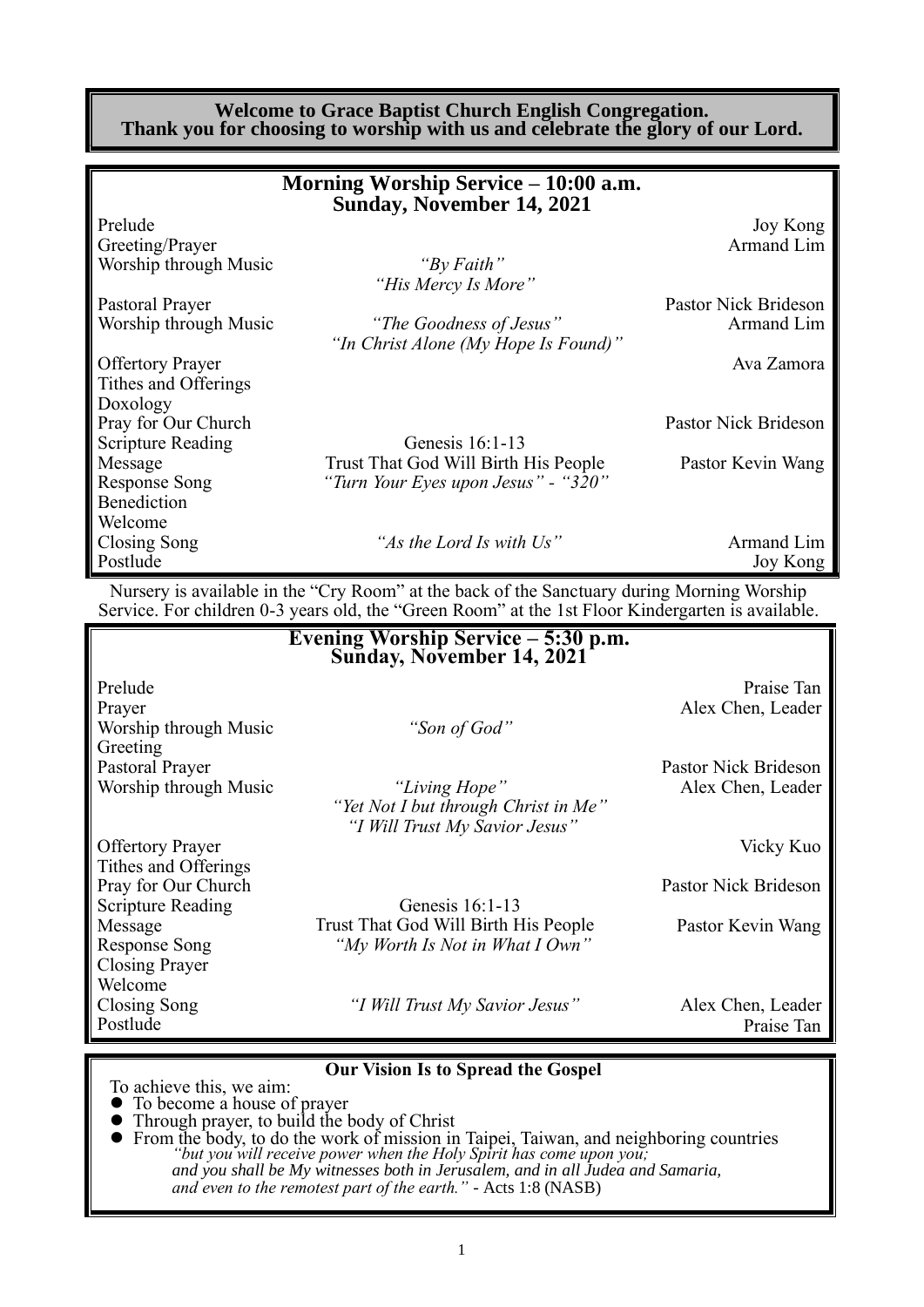# **Sermon Topic: Trust That God Will Birth His People Scripture: Genesis 16:1-13**

### **Speaker: Pastor Kevin Wang November 14, 2021**

### **Scripture: Genesis 16:1-13 (NASB)**

<sup>1</sup> Now Sarai, Abram's wife had borne him no children, and she had an Egyptian maid whose name was Hagar. <sup>2</sup> So Sarai said to Abram, "Now behold, the Lord has prevented me from bearing children. Please go in to my maid; perhaps I will obtain children through her." And Abram listened to the voice of Sarai.<sup>3</sup> After Abram had lived ten years in the land of Canaan, Abram's wife Sarai took Hagar the Egyptian, her maid, and gave her to her husband Abram as his wife. <sup>4</sup> He went in to Hagar, and she conceived; and when she saw that she had conceived, her mistress was despised in her sight. <sup>5</sup> And Sarai said to Abram, "May the wrong done me be upon you. I gave my maid into your arms, but when she saw that she had conceived, I was despised in her sight. May the Lord judge between you and me." <sup>6</sup> But Abram said to Sarai, "Behold, your maid is in your power; do to her what is good in your sight." So Sarai treated her harshly, and she fled from her presence.

 $<sup>7</sup>$  Now the angel of the Lord found her by a spring of water in the wilderness, by the spring</sup> on the way to Shur. <sup>8</sup> He said, "Hagar, Sarai's maid, where have you come from and where are you going?" And she said, "I am fleeing from the presence of my mistress Sarai." <sup>9</sup> Then the angel of the Lord said to her, "Return to your mistress, and submit yourself to her authority." <sup>10</sup> Moreover, the angel of the Lord said to her, "I will greatly multiply your descendants so that they will be too many to count." <sup>11</sup> The angel of the Lord said to her further,

"Behold, you are with child, And you will bear a son; And you shall call his name Ishmael, Because the Lord has given heed to your affliction. <sup>12</sup> "He will be a wild donkey of a man, His hand will be against everyone, And everyone's hand will be against him; And he will live to the east of all his brothers."

<sup>13</sup> Then she called the name of the Lord who spoke to her, "You are a God who sees"; for she said, "Have I even remained alive here after seeing Him?"

### **Notes:**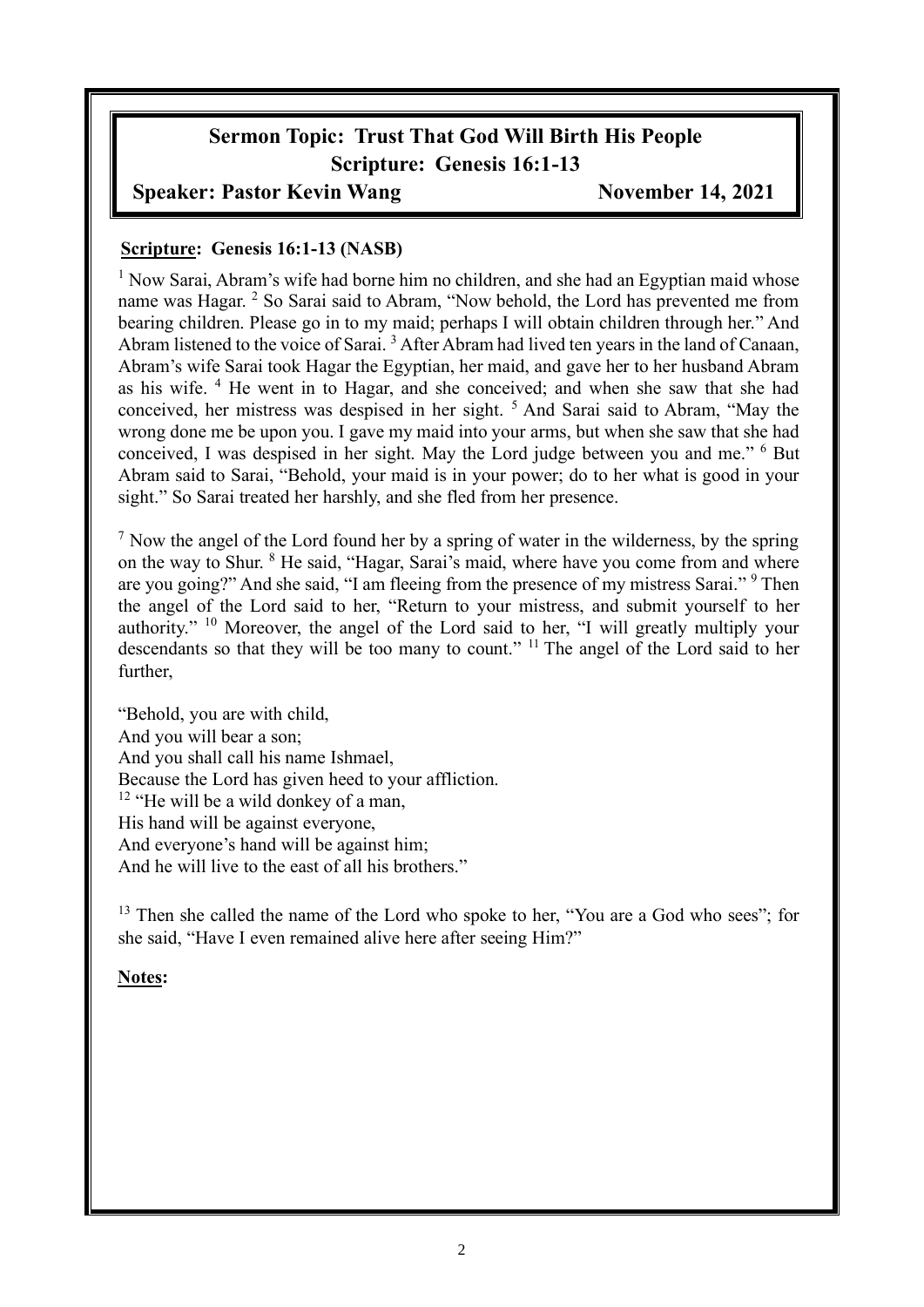### **Bible Studies for Life: Winter Season Starts December 5**

Whether you are young or old, if you follow Jesus, you are a disciple. But the quality of your discipleship isn't measured by how well you can answer questions. Discipleship is about being *transformed* into the likeness of Jesus. And transformation starts in the Word. That's why *Bible Studies for Life* is carefully crafted to help kids, students, and adults purposefully become more like Jesus every day.

(Winter: 13 sessions on Sundays from December 5 to February 27, 2022)

We have six *Bible Studies for Life* adult classes available. Please check classroom information listed on page 6 and join one of the classes directly from December 5.

## **AWANA & Preschool Enrolling Students**

Parents with children of elementary school age or younger, please note that the AWANA & Preschool programs are now enrolling new students.

Children aged  $3 - 5$  years old can enroll in the preschool program, and elementary school children over 5 years old can enroll in the AWANA program.

Please bring your children and register them in Room 401 from 11:20 a.m. If you need further details, please contact the leaders:

- **Preschool leader:** Joanna Peng [\(joanna1285@hotmail.com\)](mailto:joanna1285@hotmail.com)

- **AWANA leader:** Ming Lai [\(minglai88@gmail.com\)](mailto:minglai88@gmail.com)

### **Children's Sunday School Teacher Training (in Chinese)**

Sister Nadia Chen is going to teach on "Classroom Management" for this Children's Sunday School Teacher Training (in Chinese). Sunday school parents or brothers/sisters who are interested in children's ministry are welcome to join.

**Date/Place:** Nov. 28 (Sun)

**Time:** 2:00 – 3:00 p.m.

**Method:** Google MEET. Registration is required. An acceptance notice will be sent one day before the meeting.

**Email:** [Taipei.gbc.children@gmail.com.](mailto:Taipei.gbc.children@gmail.com) If having questions, please contact Minister Yaling Cheng at 2362-5321 ext. 185.

## **Orphanage visit TODAY**

We will meet at the front deck at 2:00 p.m. No training is required.

This ministry sends big brothers/sisters (GBC registered members) to an orphanage to help orphans build their relationship with God and guide the children to trust Christ as Lord and Savior in the future. The team visits the orphanage every 2nd and 4th Sunday. *Participants in this ministry must be registered members of GBC.*

# **Musical/Dance Performers Needed**

The Christmas season is coming! As we reflect on what Jesus has done for us, we hope the Christmas season will be one of sharing and evangelism.

Bazaar Ministry (Chinese) is seeking individuals or groups as musical/dance performers to perform on GBC's front deck. Brothers and sisters who can perform on week nights through December, (each performance 15-20 minutes,) please provide name(s), repertoire, available dates to perform, and equipment needed, and contact GBC staff Bo at 2362-5321 ext 130 to sign up (Email:  $bo@gbc.org.tw$ ).







**New BSfL Season**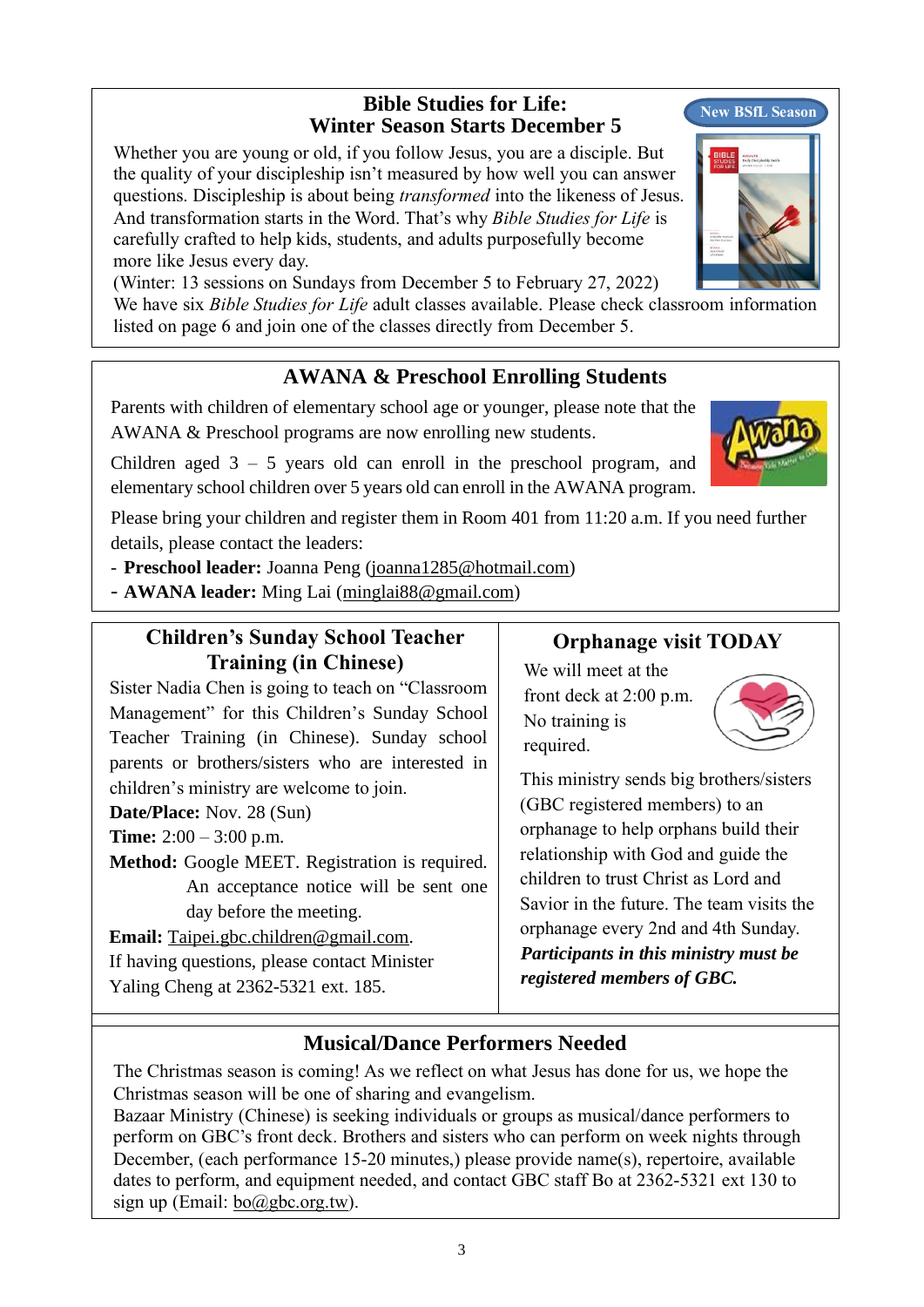# **Kindergarten "Green Room" Available**

Kindergarten "Green Room" is available during worship services for 0 to 3-year-old children and their parents from 9:50 a.m. The "Green Room" is located in the 1<sup>st</sup> floor kindergarten. Enter via the back door next to GBC's back exit door. Parents need to be with their children. Real-time broadcasting of the sanctuary worship service will be provided.

## **Young Adults Fellowship – Nov. 20**

Young Adults Fellowship is for young adults from the age of 20-35 to study God's Word and fellowship together.



It regularly meets 1st and 3rd Saturdays from 4:30 to 6:00 p.m. at WanFu 22 (next to GBC building). Our next meeting is *November 20*.

Contact Pastor Kevin Wang if you would like to join the fellowship at: [kevin@gbc.org.tw.](mailto:kevin@gbc.org.tw)

# **Parenting Group TODAY**

GBC Parenting Group welcomes parents (including single parents) with kids of any age to join.



We study various principles about parenting as well as enjoying fellowship with each other. The group meets at 11:30 a.m. on 2nd and 4th Sundays in Room 402. You may join the class directly.

If you have any questions, please email Rod Syverson at: [rod\\_syverson@hotmail.com](mailto:rod_syverson@hotmail.com).

## **COVID-19 Guidelines**

#### **Changes in English Congregation plans for this year (2021) due to the pandemic are:**

- Both Thanksgiving and Christmas potlucks are cancelled. (Sunday classes will be as normal.)
- One Christmas Choir Presentation will be held on December 19 in the English Morning Service only.
- Mabuhay Christmas Celebration is cancelled.

### **Other COVID notices are:**

- **Required** on entering GBC: masks, temperatures, QR code, and hand sanitizing
- Directions:
	- **AM:** Leave the sanctuary **immediately after the worship service** through the doors on the two sides of the stage, and leave GBC through GBC's back door only. (Serving people may be excepted)
	- **PM:** Enter Coleman Hall through the door at the back. Leave GBC through GBC's front or back door.
- If you are unable to attend physical worship service in GBC, worship services are available online: [www.gbc.org.tw/en.](http://www.gbc.org.tw/en)
- Leaders of all meetings should keep an attendance record for at least one month in case it is needed.
- No buffet-style food in groups/meetings inside GBC (Only lunch boxes or food in sealed packages. Drinks must be in individual containers.)
- Be careful about your health and the health of others.
- See a doctor and stay home if you have a fever and/or cough.
- Pray for Taiwan and other countries.

### **Epidemic Relief Application**

Brothers and sisters who were or are affected by COVID-19 may be eligible to apply for GBC's Epidemic Relief Fund. Check our website for details.

### **Seminar on Social Media Addiction**

**Title:** *How Can People Live a New Life Coming Out from Social Media Addiction* (in Chinese) **Date/Time/Place:** November 21; 2:00 – 3:30 p.m.; Coleman Hall **Speaker:** Chih-Ming Chang **To attend:** Scan the QR code to register.



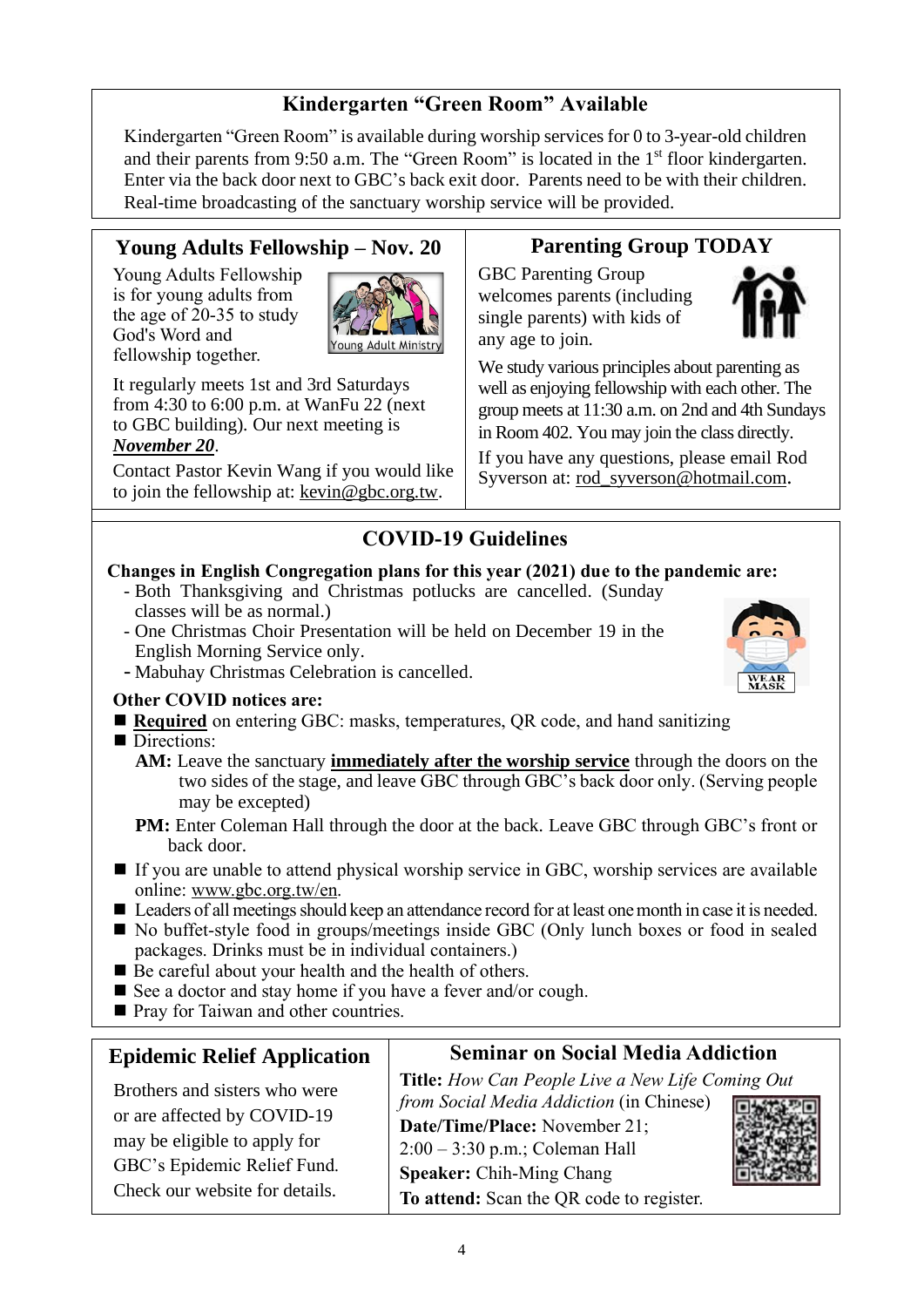## **Mabuhay Fellowship**



Today, November 14, the Mabuhay Fellowship will have a Tagalog Bible study at 2:00

p.m. in Room B05. All Tagalogspeaking nationals are welcome.

The Mabuhay Fellowship comprises Filipinos aiming to share God's love and light through worship, prayer, Bible study, fellowship, gospel sharing, and ministry.

### **Evergreen Bilingual Fellowship**

This Saturday, November 20, Pastor Nick will share in Evergreen Fellowship. The topic will be about Thanksgiving, and the activity will include gospel message and birthday celebration. Please join us. If you are not available to join us physically, please use the meeting code, "yfq-mffiaqg", to join us via Google Meet then.

Evergreen is an international bilingual Christian fellowship of Grace Baptist Church. We meet every Saturday night, 6:00 to 8:00 p.m. in Room 401. We hope you'll invite your non- believing friends, get involved in deep relationships here, and join our Fellowship. Please contact Winnie Liang if you need more information: [wistlesliang@hotmail.com.](mailto:wistlesliang@hotmail.com)

| <b>English Congregation Leaders</b>                                                                                                                                                                                                                                                                                                                                                                                                                                                                                                                            |                                                                                                                                                                                                                                                                                                                                                                                                                               |                                                                                                                                                                                                                                                                                                                                                                                                                                                                                                               |                                                                                                                                                                                                                                                                                                                                                                 |                                                                                                                                                                                                                                                                                                           |
|----------------------------------------------------------------------------------------------------------------------------------------------------------------------------------------------------------------------------------------------------------------------------------------------------------------------------------------------------------------------------------------------------------------------------------------------------------------------------------------------------------------------------------------------------------------|-------------------------------------------------------------------------------------------------------------------------------------------------------------------------------------------------------------------------------------------------------------------------------------------------------------------------------------------------------------------------------------------------------------------------------|---------------------------------------------------------------------------------------------------------------------------------------------------------------------------------------------------------------------------------------------------------------------------------------------------------------------------------------------------------------------------------------------------------------------------------------------------------------------------------------------------------------|-----------------------------------------------------------------------------------------------------------------------------------------------------------------------------------------------------------------------------------------------------------------------------------------------------------------------------------------------------------------|-----------------------------------------------------------------------------------------------------------------------------------------------------------------------------------------------------------------------------------------------------------------------------------------------------------|
| English Leading Pastor: Nick Brideson                                                                                                                                                                                                                                                                                                                                                                                                                                                                                                                          |                                                                                                                                                                                                                                                                                                                                                                                                                               |                                                                                                                                                                                                                                                                                                                                                                                                                                                                                                               |                                                                                                                                                                                                                                                                                                                                                                 |                                                                                                                                                                                                                                                                                                           |
| Minister Priscilla Liao<br><b>Pastor Nick Brideson</b>                                                                                                                                                                                                                                                                                                                                                                                                                                                                                                         |                                                                                                                                                                                                                                                                                                                                                                                                                               |                                                                                                                                                                                                                                                                                                                                                                                                                                                                                                               | Pastor Kevin Wang                                                                                                                                                                                                                                                                                                                                               |                                                                                                                                                                                                                                                                                                           |
| <b>Adult Education</b><br>/Mission                                                                                                                                                                                                                                                                                                                                                                                                                                                                                                                             | AM Worship                                                                                                                                                                                                                                                                                                                                                                                                                    | Children's<br>Education/Caring                                                                                                                                                                                                                                                                                                                                                                                                                                                                                | PM Worship                                                                                                                                                                                                                                                                                                                                                      | Youth/Fellowship                                                                                                                                                                                                                                                                                          |
| <b>Adult Education</b><br>Nick Brideson<br>nick@gbc.org.tw<br><b>Foreign Mission:</b><br><b>Medical/Dental Team</b><br>Armand Lim<br>rmanlim@yahoo.com<br><b>VBS</b> Team<br>Priscilla Liao<br>priscilla@gbc.org.tw<br><b>Taiwan Mission:</b><br><b>TaiTung Team</b><br>Cherrie Gow Lim<br>cvgow@yahoo.com<br><b>Orphanage Ministry</b><br>Julie Chen<br>yuling0914@gmail.com<br><b>NTU Friday English</b><br><b>Conversation Group</b><br>Roy Treurnicht<br>gbcecntuclass@gmail.com<br><b>Ethiopian Students</b><br>Group<br>Abex Tesfaye<br>abex98@gmail.com | <b>Morning Music</b><br>Cherrie Gow Lim<br>cvgow@yahoo.com<br><b>Morning Greeters</b><br>Chien Ferng<br>cferng@gmail.com<br><b>Adult Choir</b><br><b>Hand Bell Choir</b><br>Juliet Jao<br>lenyinjao@gmail.com<br><b>Hallel Singers</b><br>Cherrie Gow Lim<br>cvgow@yahoo.com<br><b>Morning Fellowship Tea</b><br>Yuri Shih<br>yuchen phone@hotmail.com<br><b>Morning Multimedia</b><br>Vicky Lin<br>gbcmorningmedia@gmail.com | <b>Cryroom Children's</b><br><b>Care Ministry</b><br>Abby Tu<br>abbbytu@gmail.com<br><b>AWANA Preschool</b><br>Joanna Peng<br>Joanna1285@hotmail.com Evening Multimedia<br><b>AWANA Spark Group</b><br>Crystal Turner<br>elisayeh@yahoo.com<br><b>AWANA T&amp;T Group</b><br>Ming Lai<br>minglai88@gmail.com<br><b>Prayer Ministry</b><br>Priscilla Liao<br>priscilla@gbc.org.tw<br><b>Hospital Visitation</b><br>Amanda Lou<br>lou.amanda@gmail.com<br><b>Small Groups</b><br>Women<br>General<br>- Ministry | <b>Evening Music Team</b><br>Alex Chen<br>gbceworshipteam@gmail.com<br><b>Evening Greeters</b><br>Vicky Kuo<br>asiaglobe999@gmail.com<br><b>Grant Burgess</b><br>grantburgess@live.co.za<br><b>Evening Tea / Baptism</b><br><b>Celebration Fellowship</b><br>Michelle Cheng<br>yealincheng@yahoo.com<br><b>Baptism Support</b><br>Aline Kao<br>aline@gbc.org.tw | <b>Trinity Youth</b><br>(Grade 7 and above)<br>Grant & Kirsten Burge<br>grantburgess@live.co.za<br><b>Mabuhay Fellowship</b><br>Ava Zamora<br>avazam@yahoo.com<br><b>Young Adults</b><br>Fellowship<br>Kevin Wang<br>kevin@gbc.org.tw<br><b>Small Groups</b><br>- Youth<br><b>Students</b><br>- Parenting |
| Rogratorial staff<br>Altownate Degge<br>$\mathbf{D}$                                                                                                                                                                                                                                                                                                                                                                                                                                                                                                           |                                                                                                                                                                                                                                                                                                                                                                                                                               |                                                                                                                                                                                                                                                                                                                                                                                                                                                                                                               |                                                                                                                                                                                                                                                                                                                                                                 |                                                                                                                                                                                                                                                                                                           |

**Secretarial staff Deacon** SueJenny Hsu Aline Kao (part-time)<br>
yuchen phone@hotmail.com [yedukondaluster@gmail.com](mailto:yedukondaluster@gmail.com)<br>
yuchen phone@hotmail.com yedukondaluster@gmail.com suejenny@gbc.org.tw Aline Kao (part-time) aline@gbc.org.tw

Yuri Shih yuchen\_phone@hotmail.com

**Alternate Deacon** Timothy Meesala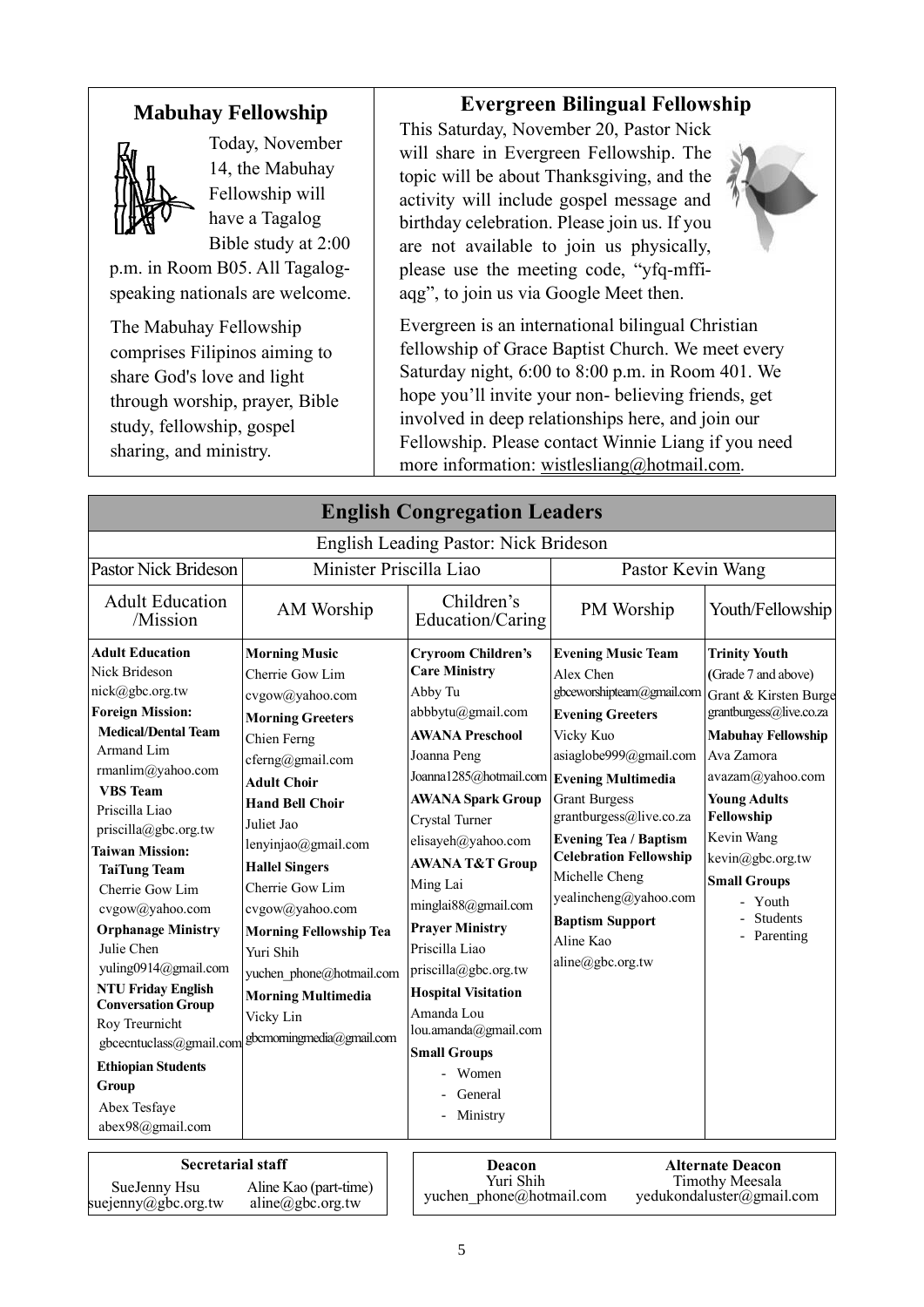| <b>Changes</b><br><b>★★ Sunday School Information ★★</b>                                                                                                                                                                           |                               |                                                       |  |  |
|------------------------------------------------------------------------------------------------------------------------------------------------------------------------------------------------------------------------------------|-------------------------------|-------------------------------------------------------|--|--|
| <b>Class</b>                                                                                                                                                                                                                       |                               | are marked<br>Time & Room<br>with "*"                 |  |  |
| <b>Beginning Christian Life</b>                                                                                                                                                                                                    |                               |                                                       |  |  |
| Alpha – New and non-Christians                                                                                                                                                                                                     |                               | Will restart soon. Please watch for the restart date. |  |  |
| Christianity 101 - required for baptism                                                                                                                                                                                            | Mount of Olives<br>11:30 a.m. |                                                       |  |  |
| <b>Maturing Christians</b>                                                                                                                                                                                                         |                               |                                                       |  |  |
| $11:30$ a.m. classes:<br>- Room B04<br>Room B05<br>WanFu 20 A<br>- WanFu 20 C<br><b>Bible Studies for Life</b><br>$2:30$ p.m.<br>- Room 305<br>4:00 p.m. class (Online class)<br>- Contact Aline for information: aline@gbc.org.tw |                               |                                                       |  |  |
| <b>Developing Leaders</b>                                                                                                                                                                                                          |                               |                                                       |  |  |
| <b>Bible Interpretation</b>                                                                                                                                                                                                        | $*2:00 - 3:15$ p.m.           | *Room 402                                             |  |  |
| <b>Youth: Grade 7 and above</b>                                                                                                                                                                                                    |                               |                                                       |  |  |
| <b>Bible Studies for Life</b>                                                                                                                                                                                                      | $11:45$ a.m. $-12:45$ p.m.    | Room 405                                              |  |  |
| <b>Children</b>                                                                                                                                                                                                                    |                               |                                                       |  |  |
| Nursery - Age 3 and under                                                                                                                                                                                                          | $11:20$ a.m. $-12:50$ p.m.    | Kindergarten                                          |  |  |
| Preschool - Age 3 to 5                                                                                                                                                                                                             | $11:40$ a.m. $-12:40$ p.m.    | Room 403                                              |  |  |
| AWANA - Kindergarten $(\pm 1)$ to Grade 6                                                                                                                                                                                          | $11:30$ a.m. $-1:00$ p.m.     | Rooms 401/404                                         |  |  |

| $\star \star$ Fellowships – Join a fellowship directly $\star \star$ |                                                              |            |
|----------------------------------------------------------------------|--------------------------------------------------------------|------------|
| Fellowship                                                           | Time                                                         | Location   |
| Mabuhay                                                              | Sundays 2:00 - 4:00 p.m.                                     | <b>B05</b> |
| Young Adults $(20 - 35 \text{ y.o.})$                                | $1^{\text{st}}$ & $3^{\text{rd}}$ Saturdays 4:30 - 6:00 p.m. | WanFu 22   |

| $\star \star$ Small Groups – Contact the leader to join $\star \star$ |                                                                                                                                              |                                                           |                                                          |              |
|-----------------------------------------------------------------------|----------------------------------------------------------------------------------------------------------------------------------------------|-----------------------------------------------------------|----------------------------------------------------------|--------------|
| Type                                                                  | <b>Name</b>                                                                                                                                  | <b>Location/Contact Emails</b><br>Day/Time                |                                                          |              |
| <b>Students</b>                                                       | NTU Friday English<br>Conversation Group                                                                                                     | Friday<br>$12:20 - 1:10 \text{ pm}$                       | <b>NTU</b><br>roytreur@gmail.com                         |              |
|                                                                       | <b>International Students Group</b>                                                                                                          | Friday<br>$7:30 - 9:00 \text{ pm}$                        | WanFu 22A<br>cesaledro57@gmail.com                       |              |
| Language/<br>Nationality                                              | <b>Ethiopian Students Group</b>                                                                                                              | $\overline{\text{S}}$ unday<br>$7:00 - 9:00$ pm           | Room 307<br>abex98@gmail.com                             |              |
| Parenting                                                             | Parenting Group                                                                                                                              | $2nd$ & 4 <sup>th</sup> Sunday<br>$11:30$ am - $12:30$ pm | GBC Room 402<br>rod syverson@hotmail.com                 |              |
| Women                                                                 | *Sisters Group (Online)                                                                                                                      | Thursday<br>$7:30 - 9:00$ pm                              | joeym.vanderwerf@gmail.com                               | <b>Break</b> |
|                                                                       | Salt & Light                                                                                                                                 | Sunday<br>$1:30 - 3:00$ pm                                | <b>GBC Mount of Olives Room</b><br>paulhan2908@gmail.com |              |
|                                                                       | Crown of Beauty                                                                                                                              | Saturday<br>$2:00 - 4:00$ pm                              | GBC Mount of Olives Room<br>clemence4261@gmail.com       |              |
| General                                                               | Thursday Night Bible<br>Study Group (Online)                                                                                                 | Thursday<br>$7:30 - 9:00$ pm                              | GBC Room 301<br>rod_syverson@hotmail.com                 |              |
|                                                                       | YungHe Bible Study Group                                                                                                                     | Friday<br>$7:30 - 9:00 \text{ pm}$                        | YungHe<br>yedukondaluster@gmail.com                      |              |
|                                                                       | HsinChu Bible Study Group                                                                                                                    | Friday<br>$7:30 - 8:45$ pm                                | HsinChu<br>rmanlim@yahoo.com                             |              |
| Ministry                                                              | <b>Hospital Visitation Group</b>                                                                                                             | Thursday<br>$1:30 - 2:30$ pm                              | Near GBC<br>lou.amanda@gmail.com                         |              |
|                                                                       | Due to the COVID-19 situation, not all the small groups have been opened.<br>To join or for information, contact the teacher by email above. |                                                           |                                                          |              |